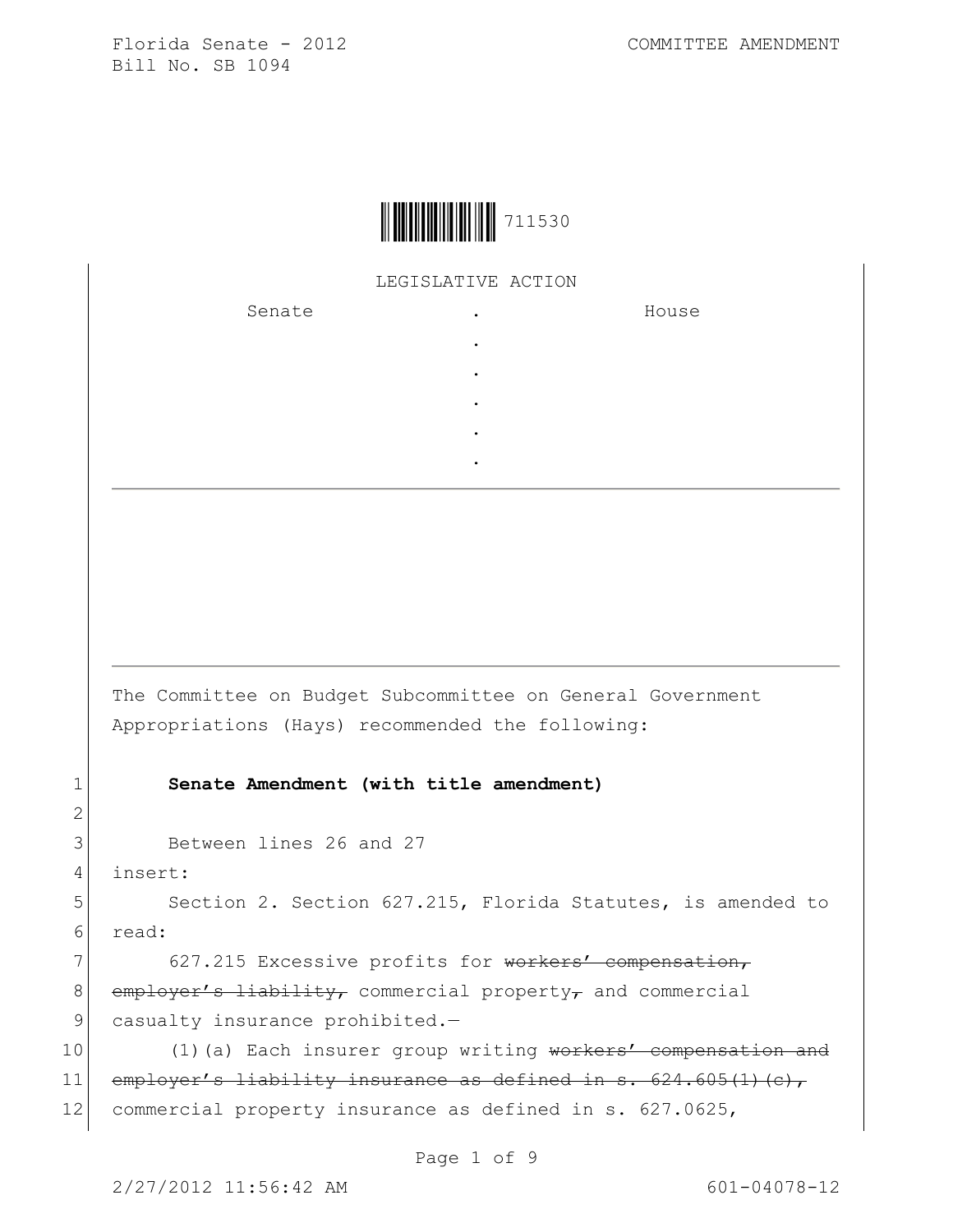

| 13 | commercial umbrella liability insurance as defined in s.                     |
|----|------------------------------------------------------------------------------|
| 14 | 627.0625, or commercial casualty insurance as defined in s.                  |
| 15 | 627.0625 shall annually file with the office before prior to                 |
| 16 | July 1 <del>of each year</del> , on a form prescribed by the commission, the |
| 17 | following data for the component types of such insurance as                  |
| 18 | provided in the form:                                                        |
| 19 | 1. Calendar-year earned premium.                                             |
| 20 | 2. Accident-year incurred losses and loss adjustment                         |
| 21 | expenses.                                                                    |
| 22 | 3. The administrative and selling expenses incurred in this                  |
| 23 | state or allocated to this state for the calendar year.                      |
| 24 | 4. Policyholder dividends applicable to the calendar year.                   |
| 25 |                                                                              |
| 26 | This paragraph does not Nothing herein is intended to prohibit               |
| 27 | an insurer from filing on a calendar-year basis.                             |
| 28 | (b) The data filed for the group shall be a consolidation                    |
| 29 | of the data of the individual insurers of the group. However, an             |
| 30 | insurer may elect to either consolidate commercial umbrella                  |
| 31 | liability insurance data with commercial casualty insurance data             |
| 32 | or to separately file data for commercial umbrella liability                 |
| 33 | insurance. Each insurer shall elect its method of filing                     |
| 34 | commercial umbrella liability insurance at the time of filing                |
| 35 | data for accident year 1987 and shall thereafter continue filing             |
| 36 | under the same method. In the case of commercial umbrella                    |
| 37 | liability insurance data reported separately, a separate                     |
| 38 | excessive profits test shall be applied and the test period                  |
| 39 | shall be 10 years. In the case of workers' compensation and                  |
| 40 | employer's liability insurance, the final report for the test                |
| 41 | period including accident years 1984, 1985, and 1986 must be                 |

Page 2 of 9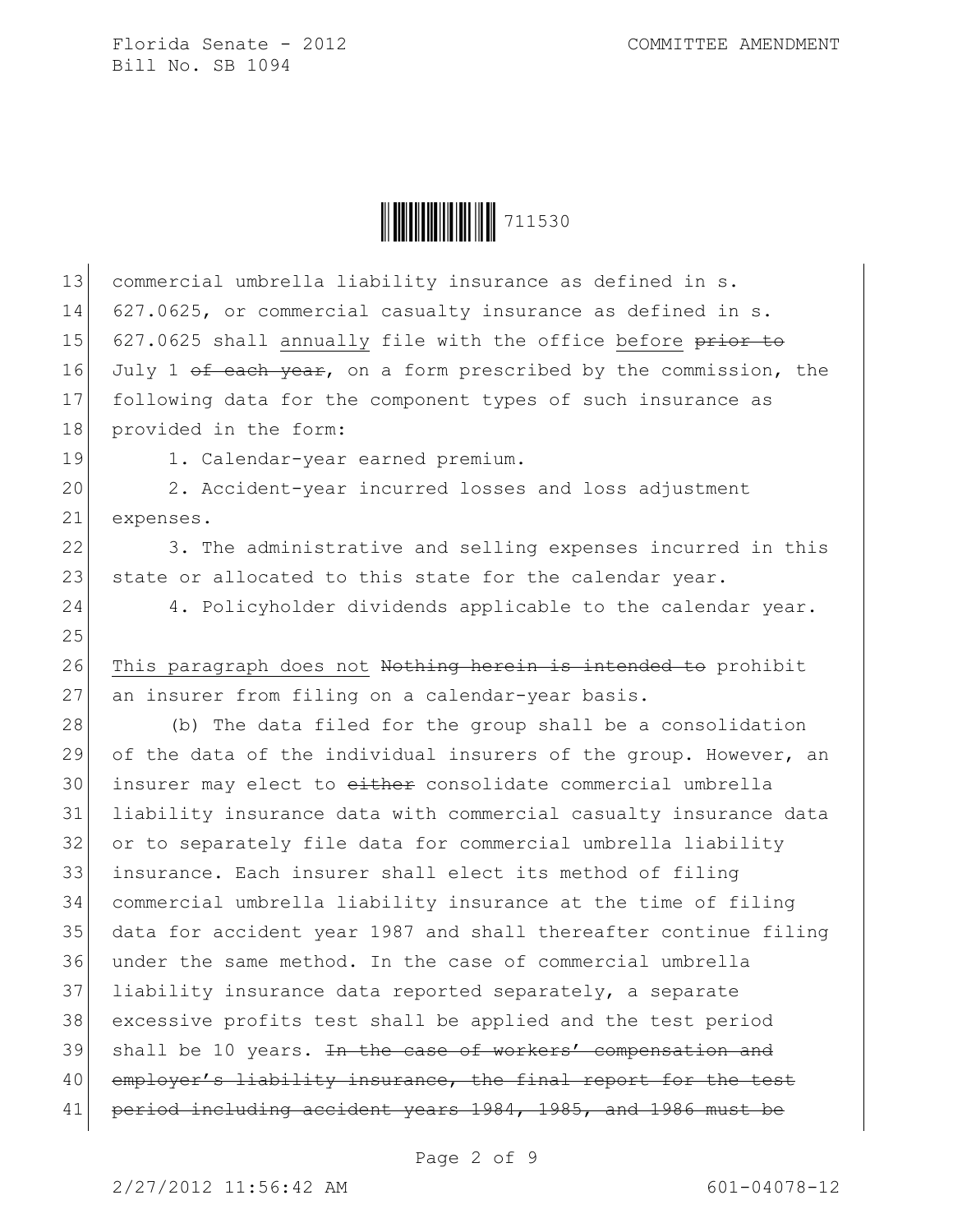Ì711530kÎ711530

42 filed prior to July 1, 1988. In the case of commercial property 43 and commercial casualty insurance, the final report for the test 44 period including accident years 1987, 1988, and 1989 must be 45 filed prior to July 1, 1991.

46 (2) Each insurer group writing workers' compensation and 47 employer's liability insurance shall also file a schedule of 48 Florida loss and loss adjustment experience for each of the 3 49 years previous to the most recent accident year. The incurred 50 <del>losses and loss adjustment expenses shall be valued as of</del> 51 December 31 of the first year following the latest accident year 52 to be reported, developed to an ultimate basis, and at two 12-53 month intervals thereafter, each developed to an ultimate basis,  $54$  so that a total of three evaluations will be provided for each 55 accident year. The first year to be so reported shall be 56 accident year 1984, so that the reporting of 3 accident years 57 under this revised evaluation will not take place until accident 58 years 1985 and 1986 have become available. For reporting 59 purposes unrelated to determining excessive profits, the loss 60 and loss adjustment experience of each accident year shall 61 continue to be reported until each accident year has been 62 reported at eight stages of development.

63 (2) $(2)$  (a) Each insurer group writing commercial property insurance or commercial casualty insurance shall also file a 65 schedule of Florida loss and loss adjustment experience for each of the 3 years previous to the most recent accident year. The incurred losses and loss adjustment expenses shall be valued as of December 31 of the first year following the latest accident 69 year, developed to an ultimate basis, and at two 12-month intervals thereafter, each developed to an ultimate basis, so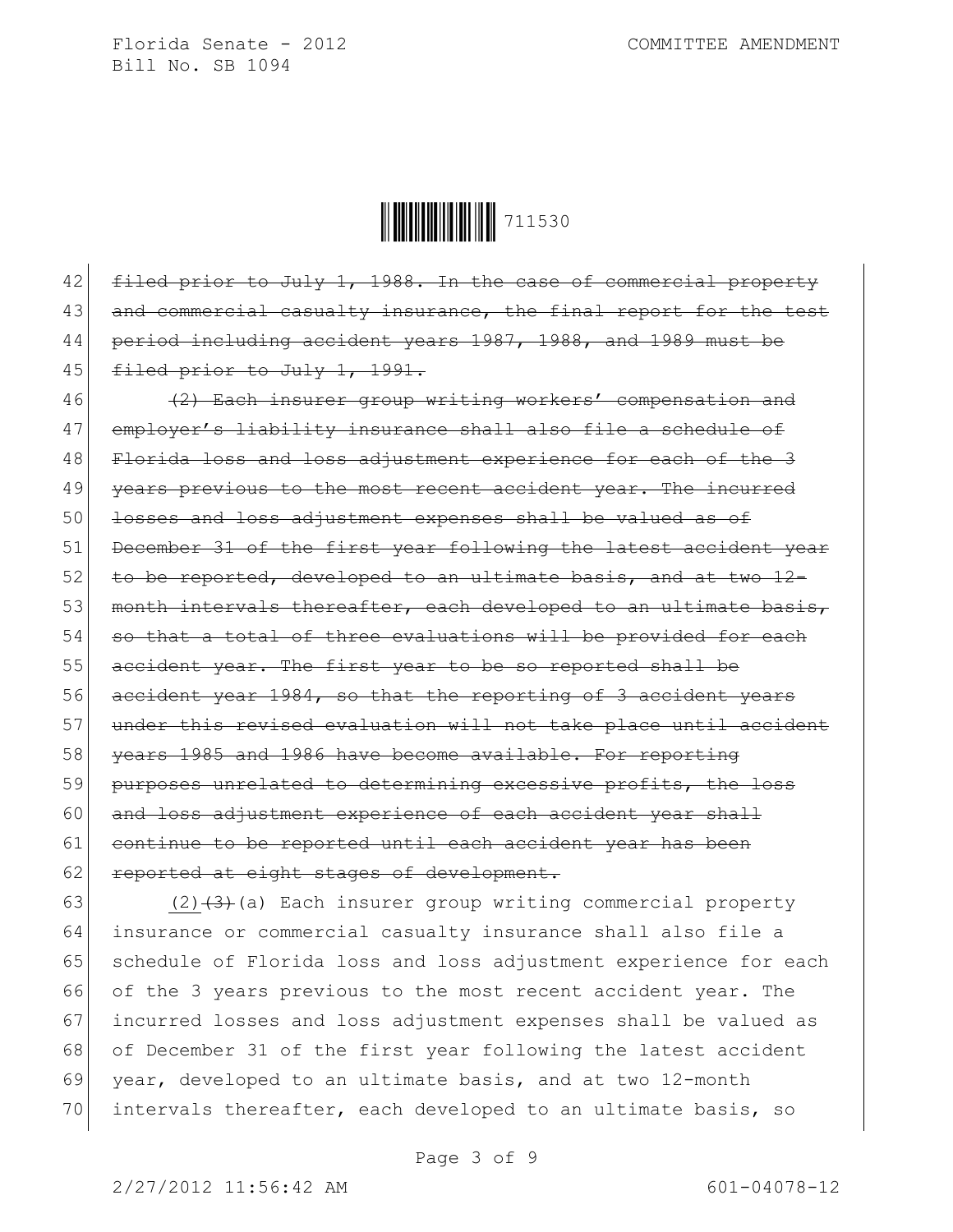

71 that a total of three  $3$  evaluations are will be provided for  $72$  each accident year. The first year to be so reported shall be 73 accident year 1987, which shall first be reported on or before 74 July 1, 1989, and the reporting of 3 accident years will not 75 take place until accident years 1988 and 1989 have become 76 available. For medical malpractice insurance, the first year to 77 be so reported shall be accident year 1990, which shall first be 78 reported on or before July 1, 1992, and the reporting of 3 79 accident years for full inclusion of medical malpractice 80 experience in commercial casualty insurance will not take place 81 until accident years 1991 and 1992 become available. 82 Accordingly, no medical malpractice insured shall be eligible 83 for refunds or credits until the reporting period ending with 84 calendar-accident year 1992. For reporting purposes unrelated to 85 determining excess profits, the loss and loss adjustment 86 experience of each accident year shall continue to be reported 87 until each accident year has been reported at eight stages of 88 development.

89 (b) Each insurer group writing commercial umbrella 90 liability insurance which elects to file separate data for such 91 insurance shall also file a schedule of Florida loss and loss 92 adjustment experience for each of the 10 years previous to the 93 most recent accident year. The incurred losses and loss 94 adjustment expenses shall be valued as of December 31 of the 95 first year following the latest accident year, developed to an 96 ultimate basis, and at nine 12-month intervals thereafter, each 97 developed to an ultimate basis, so that a total of 10 98 evaluations will be provided for each accident year. The first 99 <del>year to be so reported shall be accident year 1987, which shall</del>

Page 4 of 9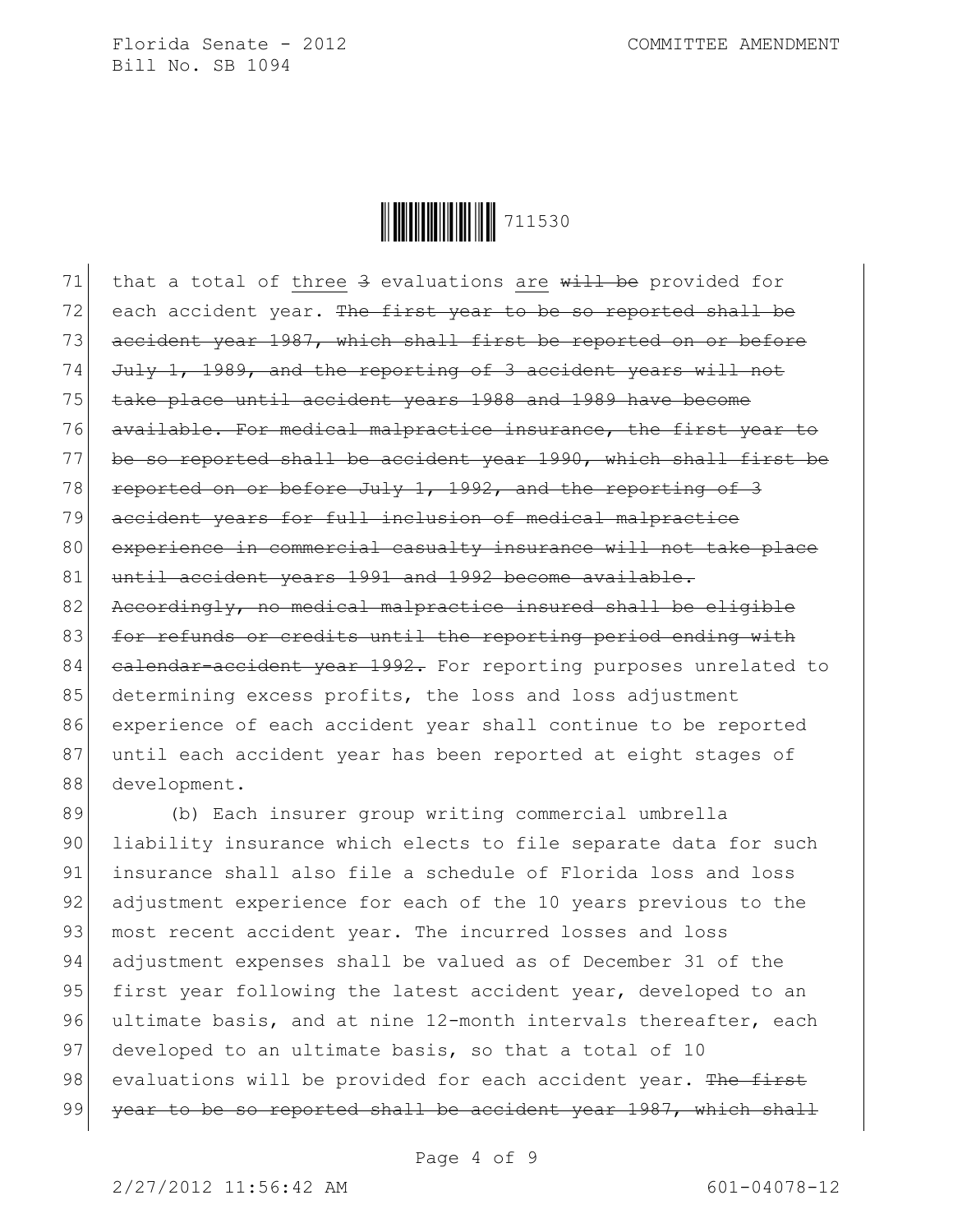

100 first be reported on or before October 1, 1989, and the 101 reporting of 10 accident years will not take place until 102 accident year 1996 data is reported.

103 (3)  $\left(4\right)$  Each insurer group's underwriting gain or loss for 104 each calendar-accident year shall be computed as follows: The 105 sum of the accident-year incurred losses and loss adjustment 106 expenses as of December 31 of the year, developed to an ultimate 107 basis, plus the administrative and selling expenses incurred in 108 the calendar year, plus policyholder dividends applicable to the 109 calendar year, shall be subtracted from the calendar-year earned 110 premium to determine the underwriting gain or loss.

 $(4)$   $(5)$  For the 3 most recent calendar-accident years for 112 which data is to be filed under this section, the underwriting gain or loss shall be compared to the anticipated underwriting profit, except in the case of separately reported commercial umbrella liability insurance for which such comparison shall be made for the 10 most recent calendar-accident years.

117 (6) For those insurer groups writing workers' compensation 118 and employer's liability insurance during the years 1984, 1985, 119 1986, 1987, and 1988, an excessive profit has been realized if 120 underwriting gain is greater than the anticipated underwriting 121 profit plus 5 percent of earned premiums for the 3 most recent 122 calendar years for which data is to be filed under this section. 123 Any excess profit of an insurance company offering workers' 124 compensation or employer's liability insurance during this 125 period of time, shall be returned to policyholders in the form 126 of a cash refund or a credit toward future purchase of 127 insurance. The excessive amount shall be refunded on a pro rata 128 basis in relation to the final compilation year earned premiums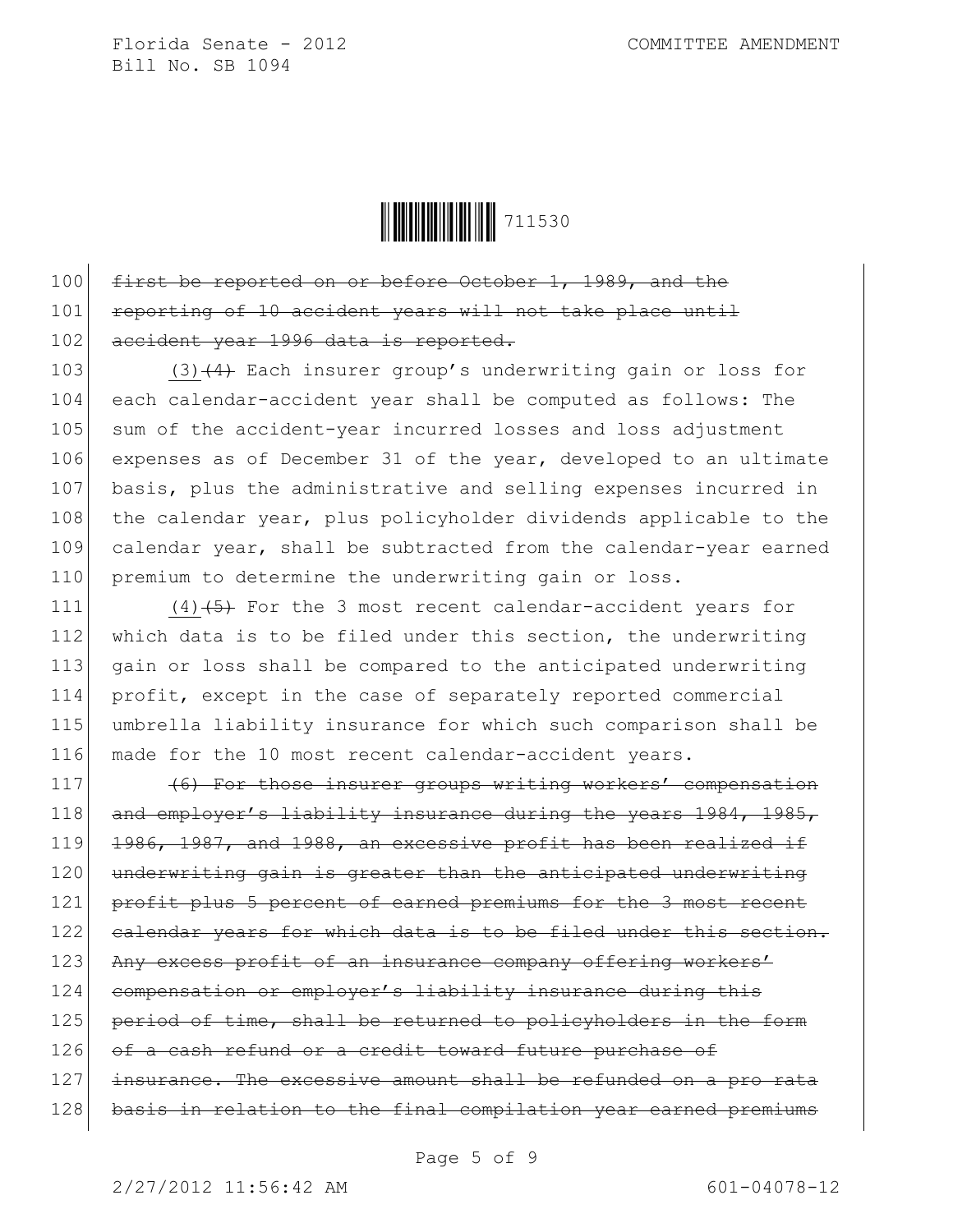

129 to the workers' compensation policyholders of record of the 130 insurer group on December 31 of the final compilation year.

131 (5)  $\left(7\right)$  (a) With respect to the Beginning with the July 1, 132 1991, report for workers' compensation insurance, employer's 133 **liability insurance,** commercial property insurance, and 134 commercial casualty insurance, an excessive profit has been 135 realized if the combined net aggregate underwriting gain for  $\frac{11}{2}$ 136 these lines combined is greater than the net aggregate 137 anticipated underwriting profit for these lines plus 5 percent 138 of earned premiums for the 3 most recent calendar years for 139 which data is to be filed under this section. For calculation 140 purposes commercial property insurance and commercial casualty 141 insurance shall be broken down into sublines in order to 142 ascertain the anticipated underwriting profit factor versus the 143 actual underwriting gain for the given subline.

144 (b) Beginning with the July 1, 1998, report for commercial 145 umbrella liability insurance, if an insurer has elected to file 146 data separately for such insurance, an excessive profit has been 147 realized if the underwriting gain for such insurance is greater 148 than the anticipated underwriting profit for such insurance plus 149 5 percent of earned premiums for the 10 most recent calendar 150 years for which data is to be filed under this section.

151  $(6)$   $(8)$  As used in this section with respect to any 3-year 152 period, or with respect to any 10-year period in the case of 153 commercial umbrella liability insurance, "anticipated 154 underwriting profit" means the sum of the dollar amounts 155 obtained by multiplying, for each rate filing of the insurer 156 group in effect during such period, the earned premiums 157 applicable to such rate filing during such period by the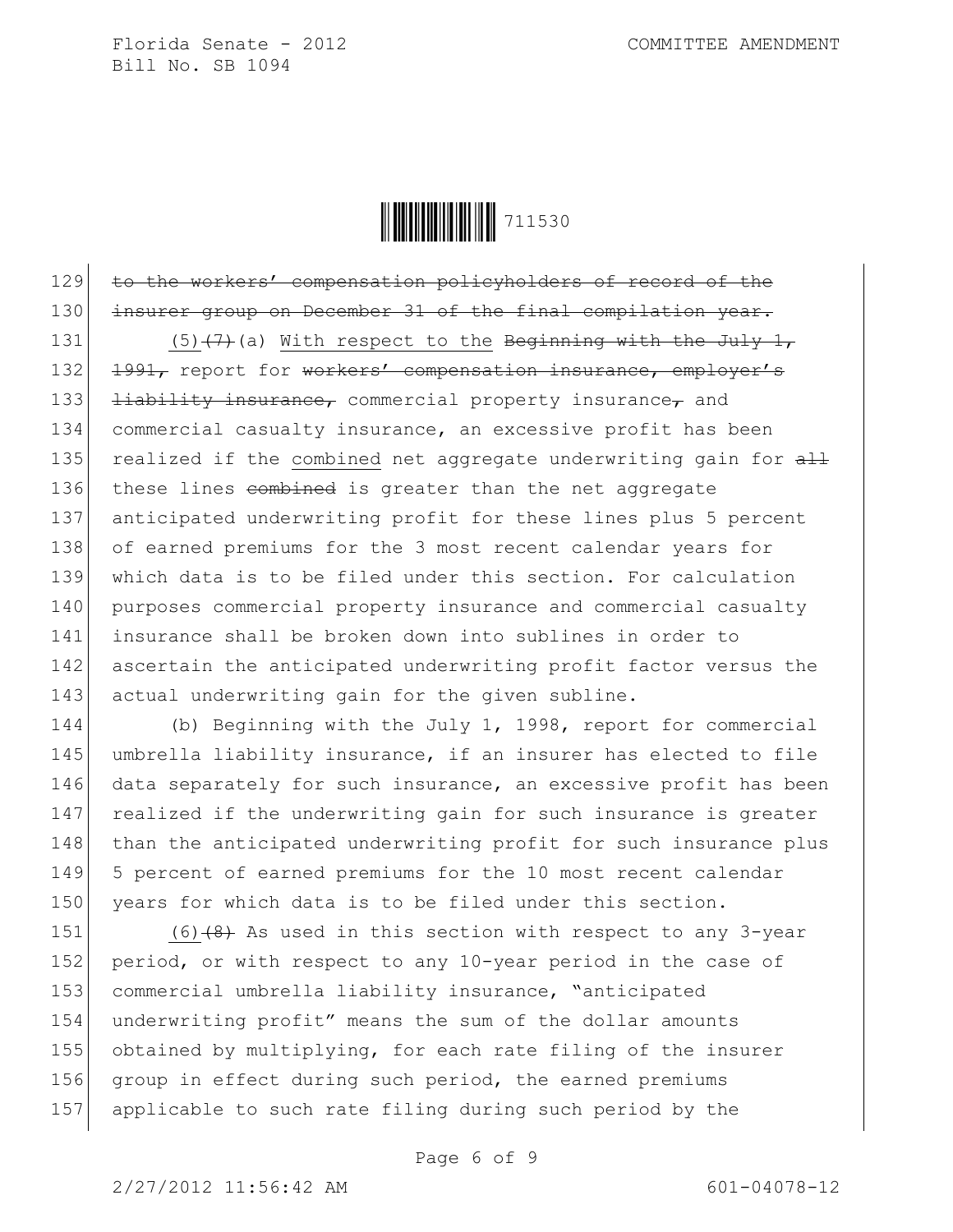

158 percentage factor included in such rate filing for profit and 159 contingencies, such percentage factor having been determined 160 with due recognition to investment income from funds generated 161 by Florida business, except that the anticipated underwriting 162 profit for the purposes of this section shall be calculated 163 using a profit and contingencies factor that is not less than 164 zero. Separate calculations need not be made for consecutive 165 rate filings containing the same percentage factor for profits 166 and contingencies.

167 (7)<del>(9)</del> If the insurer group has realized an excessive 168 profit, the office shall order a return of the excessive amounts 169 after affording the insurer group an opportunity for hearing and 170 otherwise complying with the requirements of chapter 120. Such 171 excessive amounts shall be refunded in all instances unless the 172 insurer group affirmatively demonstrates to the office that the 173 refund of the excessive amounts will render a member of the 174 insurer group financially impaired or will render it insolvent 175 under the provisions of the Florida Insurance Code.

176  $(8)$   $(10)$  Any excess profit of an insurance company  $\frac{100}{100}$ 177 determined on July 1, 1991, and thereafter shall be returned to 178 policyholders in the form of a cash refund or a credit toward 179 the future purchase of insurance. The excessive amount shall be 180 refunded on a pro rata basis in relation to the final 181 compilation year earned premiums to the policyholders of record 182 of the insurer group on December 31 of the final compilation 183 year.

184 (9) $(11)$  (a) Cash refunds to policyholders may be rounded to 185 the nearest dollar.

186 (b) Data in required reports to the office may be rounded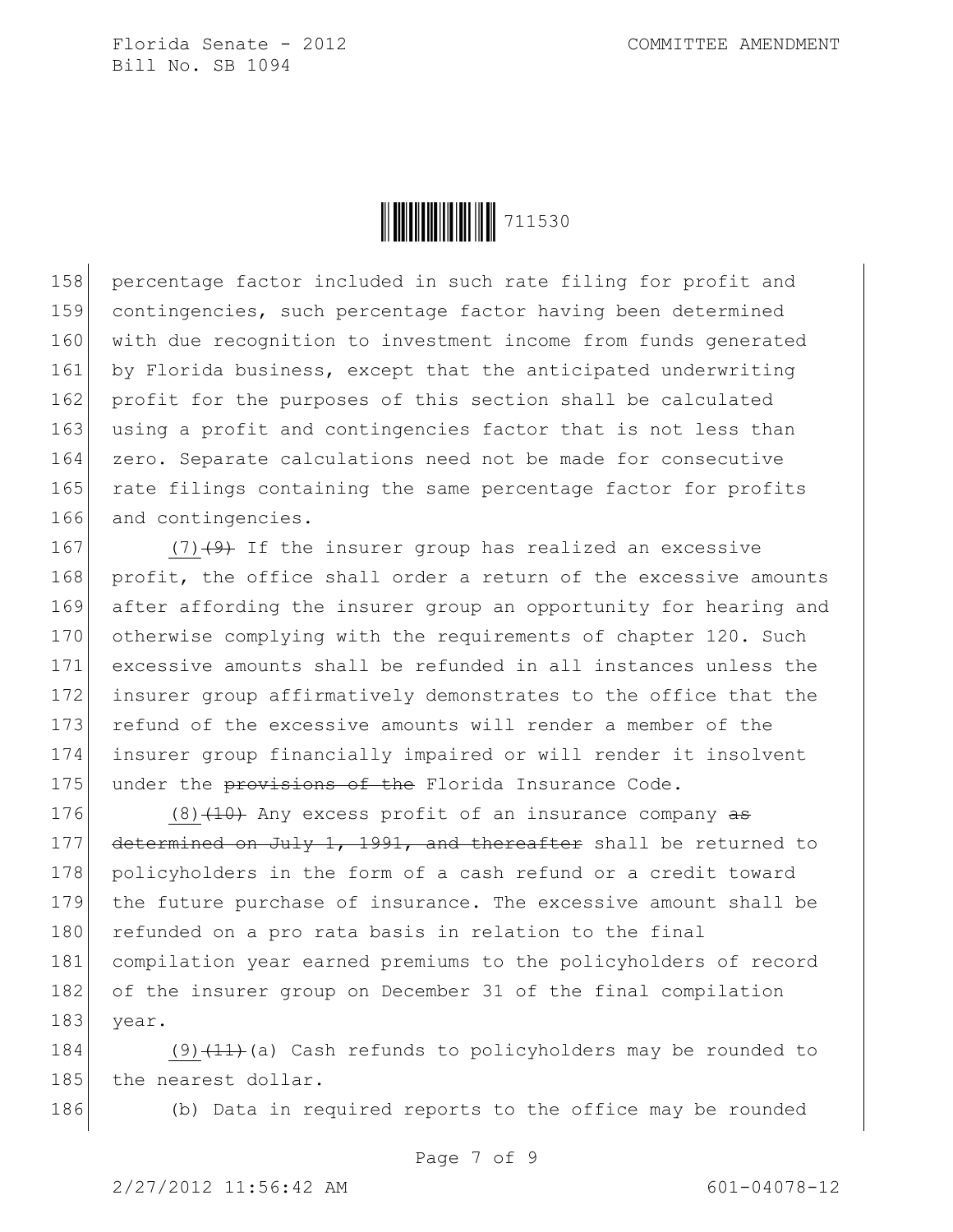

187 to the nearest dollar.

188 (c) Rounding, if elected by the insurer, must shall be 189 applied consistently.

190  $(10)$   $(12)$  (a) Refunds shall be completed in one of the 191 following ways:

192 1. If the insurer group elects to make a cash refund, the 193 refund must  $\frac{193}{193}$  be completed within 60 days after  $\frac{1}{2}$  entry of 194 a final order indicating that excessive profits have been 195 realized.

196 2. If the insurer group elects to make refunds in the form 197 of a credit to renewal policies, such credits must shall be 198 applied to policy renewal premium notices that which are 199 forwarded to insureds more than 60 calendar days after entry of 200 a final order indicating that excessive profits have been 201 realized. If an insurer group has made this election but an 202 insured thereafter cancels her or his policy or otherwise allows 203 the policy to terminate, the insurer group must shall make a 204 cash refund within not later than 60 days after termination of 205 such coverage.

206 (b) Upon completion of the renewal credits or refund 207 payments, the insurer group shall immediately certify to the  $208$  office that the refunds have been made.

209  $(11)$   $(13)$  Any refund or renewal credit made pursuant to this 210 section shall be treated as a policyholder dividend applicable 211 to the year immediately succeeding the compilation period giving 212 rise to the refund or credit, for purposes of reporting under 213 this section for subsequent years.

214  $(12)$   $(14)$  The application of this law to commercial property 215 and commercial casualty insurance, which includes commercial